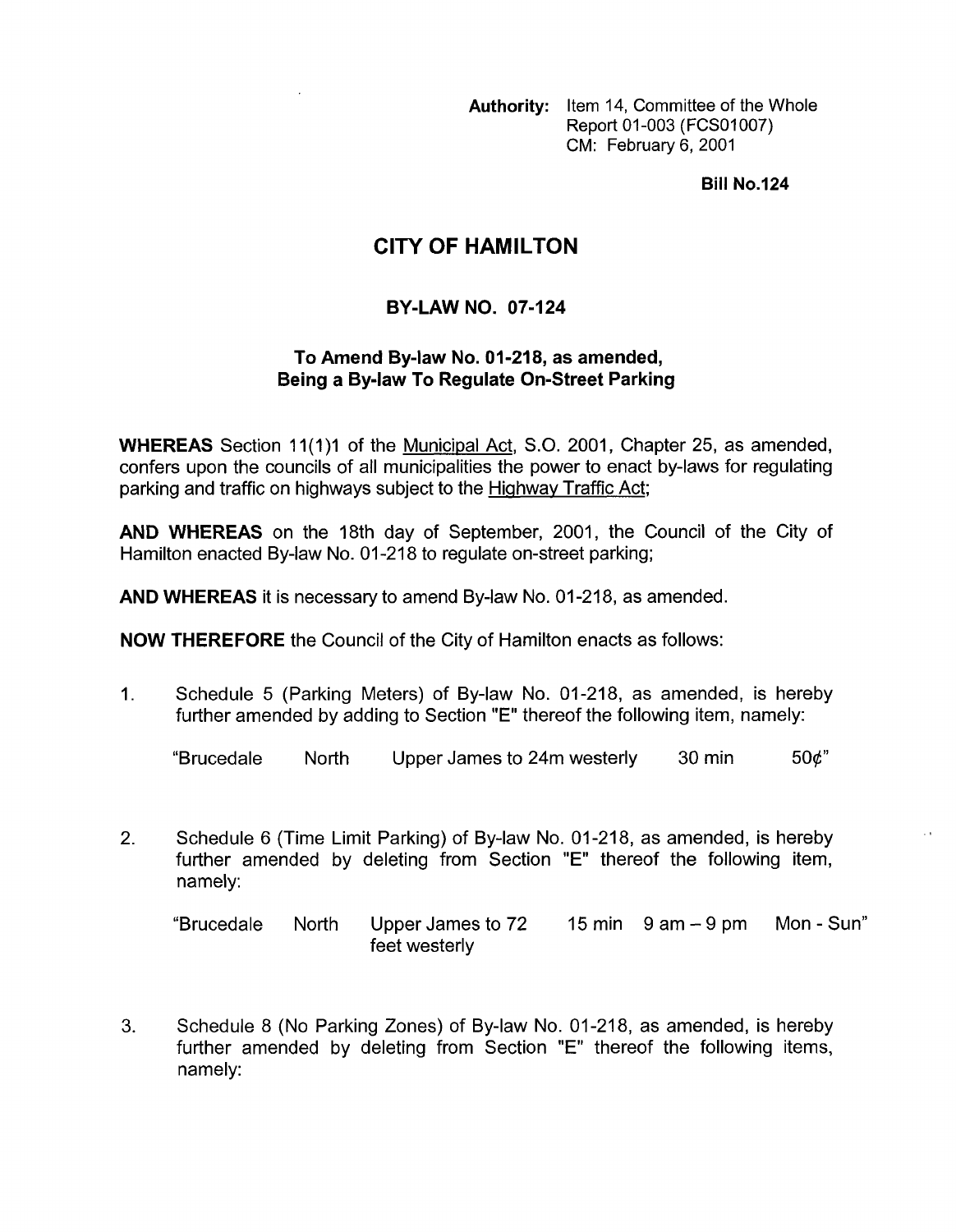To Amend By-law **No.** 01-218, as amended, Being a By-law to Regulate On-Street Parking

2

|                                                                                                                                                                          | "Brucedale                                                                                                                                                              | North        | commencing 74 feet west of<br>Upper James and extending<br>18 feet westerly therefrom |              | Anytime                                               |  |  |
|--------------------------------------------------------------------------------------------------------------------------------------------------------------------------|-------------------------------------------------------------------------------------------------------------------------------------------------------------------------|--------------|---------------------------------------------------------------------------------------|--------------|-------------------------------------------------------|--|--|
|                                                                                                                                                                          | Jay                                                                                                                                                                     | <b>North</b> | Upper Wellington to Goldfish                                                          |              | December 1 <sup>st</sup><br>to March 31 <sup>st</sup> |  |  |
|                                                                                                                                                                          | and by adding to Section "E" thereof the following item, namely:                                                                                                        |              |                                                                                       |              |                                                       |  |  |
|                                                                                                                                                                          | "Jay                                                                                                                                                                    | <b>North</b> | <b>Upper Wellington to Goldfinch</b>                                                  |              | December 1 <sup>st</sup><br>to March 31 <sup>st</sup> |  |  |
| 4.                                                                                                                                                                       | Schedule 9 (Alternate Side Parking) of By-law No. 01-218, as amended, is<br>hereby further amended by deleting from Section "E" thereof the following item,<br>namely:  |              |                                                                                       |              |                                                       |  |  |
|                                                                                                                                                                          | "Central                                                                                                                                                                |              | Cochrane to 9m west of the<br>extended west curb line of Berry                        | <b>North</b> | South"                                                |  |  |
| 5.                                                                                                                                                                       | Schedule 10 (Alternate Side Parking) of By-law No. 01-218, as amended, is<br>hereby further amended by deleting from Section "E" thereof the following item,<br>namely: |              |                                                                                       |              |                                                       |  |  |
|                                                                                                                                                                          | "Central Avenue                                                                                                                                                         | Road         | Berry Avenue to Cochrane                                                              | <b>North</b> | South"                                                |  |  |
|                                                                                                                                                                          | and by adding to Section "E" thereof the following item, namely:                                                                                                        |              |                                                                                       |              |                                                       |  |  |
|                                                                                                                                                                          | "Central                                                                                                                                                                |              | Cochrane to 9m west of the<br>extended west curb line of Berry                        | North        | South"                                                |  |  |
| Schedule 12 (Permit Parking Zones) of By-law No. 01-218, as amended, is<br>6.<br>hereby further amended by adding to Section "E" thereof the following items,<br>namely: |                                                                                                                                                                         |              |                                                                                       |              |                                                       |  |  |
|                                                                                                                                                                          | "Keith                                                                                                                                                                  | South        | from 65.7m east of Emerald to 6.2                                                     |              | Anytime                                               |  |  |

easterly